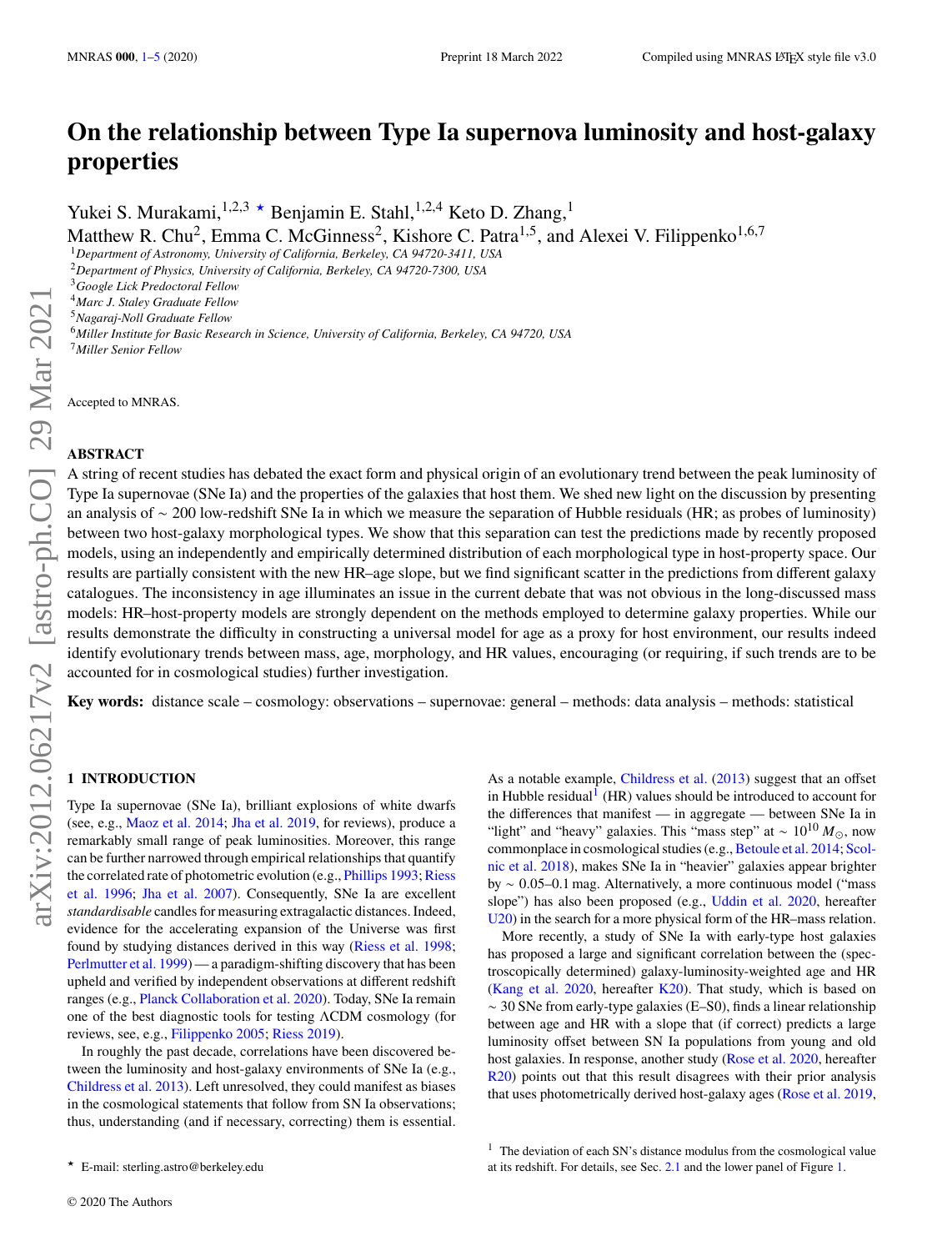

<span id="page-1-1"></span>**Figure 1.** Hubble diagram of our SN Ia sample (upper panel), with HR (lower panel) derived using fiducial cosmology as prescribed in Sec. [2.1.](#page-1-0)

hereafter  $R19$ ) and finds a significantly smaller (if not zero) slope. [R20](#page-4-15) also suggest that a similar conclusion can be drawn from [Jones](#page-4-17) [et al.](#page-4-17) [\(2018\)](#page-4-17). Responding to [R20,](#page-4-15) [Lee et al.](#page-4-18) [\(2020,](#page-4-18) hereafter [L20\)](#page-4-18) continue to disagree and claim a large slope comparable to their original result from  $K20$  using the data from  $R19$ . In our separate work, [Zhang et al.](#page-4-19) [\(2021,](#page-4-19) hereafter [Z21L\)](#page-4-19) demonstrated that the statistical analysis used by [L20](#page-4-18) in deriving a slope is considerably flawed.

In this *Letter*, we provide an independent test of some of the aforementioned relations between HR and host-galaxy properties (e.g., mass and age) and their *universality*. As a proxy for direct measurements of host-galaxy properties, we use Hubble morphology types which are known to be correlated with both the ages and the masses of the galaxies that they classify (for reviews, see, e.g., [Roberts & Haynes](#page-4-20) [1994;](#page-4-20) [Conselice](#page-4-21) [2014\)](#page-4-21). By dividing a sample of cosmologically viable SNe Ia between two galaxy population groups — early-type (old galaxies) and late-type (young galaxies) — we evaluate the difference between their corresponding HR distributions. Using the separation between two galaxy types in HR distributions as a probe, we test the recently reported HR–age slope by [K20](#page-4-14) and [Z21L](#page-4-19) and the HR–mass slope by [Uddin et al.](#page-4-13) [\(2020\)](#page-4-13). This analysis takes advantage of spectroscopically and photometrically determined hostgalaxy properties derived via multiple data sets and methodologies to construct the HR distribution for SNe Ia predicted by such slopes. We discuss our SN and galaxy dataset in Sections [2](#page-1-2) and [3,](#page-2-0) and provide the results and conclusions in later sections.

## <span id="page-1-2"></span>**2 DATA**

## <span id="page-1-0"></span>**2.1 Hubble Residuals from SNe Ia**

We source our SN Ia dataset from the Second Amendment (A2) compilation [\(Boruah et al.](#page-4-22) [2020\)](#page-4-22) of 465 objects, which is itself comprised of SNe Ia from numerous sources [\(Turnbull et al.](#page-4-23) [2012;](#page-4-23) [Ganeshalingam et al.](#page-4-24) [2013;](#page-4-24) [Krisciunas et al.](#page-4-25) [2017;](#page-4-25) [Foley et al.](#page-4-26) [2018\)](#page-4-26). In addition to convenience, our motivation for using A2 over directly sourcing observations from its constituent parts (and perhaps adding omitted sources, e.g., [Stahl et al.](#page-4-27) [2019\)](#page-4-27) is that (i) A2 carefully checks (and updates where necessary) all host-galaxy redshifts, and, more importantly, (ii) it adjusts the distances of each subsample to bring the entire sample onto a common relative distance scale. The small redshifts of the SNe in our sample not only minimise the observational bias in sampling, but also ensure clear and reliable classifications of host-galaxy morphologies (see Sec. [2.2\)](#page-1-3).

| Source                                                                               | Method           | <b>SN</b> | Type | Mass       | AgeM | Age <sub>L</sub> | Morph       |
|--------------------------------------------------------------------------------------|------------------|-----------|------|------------|------|------------------|-------------|
| A2                                                                                   |                  | Y         |      |            |      |                  | <b>LEDA</b> |
| U20                                                                                  | Z-PEG            | Y         | P    | Y          |      |                  |             |
| R <sub>19</sub>                                                                      | <b>FSPS</b>      | Y         | P    | $(\alpha)$ | Y    |                  |             |
| <b>K20</b>                                                                           | <b>YEPS</b>      | Y         | S    |            |      | Y                | $(\alpha)$  |
| <b>CALIFA</b>                                                                        | <b>STARLIGHT</b> |           | S    | Y          | Y    | Y                | direct      |
| <b>SDSS DR8</b>                                                                      | $FSPS^{(\beta)}$ |           | P    | Y          | Y    |                  | GZoo        |
| <b>SDSS DR8</b>                                                                      | Portsmouth       |           | P    | Y          | Y    |                  | GZoo        |
| MaNGA                                                                                | Pipe3D           |           | S    | Y          | Y    | Y                | GZoo        |
| MaNGA                                                                                | <b>FIREFLY</b>   |           | S    | Y          | Y    | Y                | GZoo        |
| $(\alpha)$ : included but irrelevant to our analysis. ( $\beta$ ): 'Granada' method. |                  |           |      |            |      |                  |             |

**Table 1.** A summary of the characteristics of datasets involved in this work. 'Y' denotes the availability. 'S' and 'P' in the Type column denote Spectroscopic and Photometric data or fitting, respectively.

Although this sample is already viable for a cosmological analysis (having had undesirable objects filtered out), we further filter based on redshift (keeping only those 416/450 with redshift  $z > 0.01$ to mitigate the effect of peculiar velocities) and distance-modulus uncertainty (requiring  $\sigma_{\mu}$  < 0.25 mag; 413/416 objects satisfy this condition). We then fit a fiducial ΛCDM cosmology to the data to obtain Hubble residuals as HR<sub>i</sub> =  $\mu_i - \mu_{\text{cosmo}}(z_i)$ , though given the low redshifts involved the model has negligible dependence on cosmological parameters. These derived HR values will henceforth be our probe for SN Ia luminosity. As is customary, the uncertainties ( $\sigma_{HR}$ ) include an intrinsic scatter component that is determined simultaneously in fitting the cosmological model.

## <span id="page-1-3"></span>**2.2 Host Galaxies and their Morphologies**

To determine the host galaxy of each SN Ia in our sample, we query the Open Supernova Catalog (OSC; [Guillochon et al.](#page-4-28) [2017\)](#page-4-28). Those without a host listed are then searched for in the NASA/IPAC Extragalactic Database  $(NED)^2$  $(NED)^2$  using a region centred at their coordinates and extending in a  $0.1' \times 0.1'$  square in right ascension and declination. From the resulting lists, we take the closest galaxy to be the host. If no matches are found within this window, we iteratively increase the search radius until a galaxy is located. The redshifts of these SNe Ia are cross-referenced with those of the potential hosts, and those that agree are definitively determined to be hosts.

Of the 465 A2 objects (see Sec. [2.1\)](#page-1-0), 427 hosts are listed in the OSC or in the original SN publications (e.g., [Jha et al.](#page-4-4) [2007;](#page-4-4) [Hicken et al.](#page-4-29) [2009;](#page-4-29) [Ganeshalingam et al.](#page-4-30) [2010;](#page-4-30) [Krisciunas et al.](#page-4-25) [2017;](#page-4-25) [Foley et al.](#page-4-26) [2018\)](#page-4-26). Five additional hosts are determined via proximity and crossreferenced redshifts. The remaining SNe Ia either do not have listed hosts or were missing information (e.g., missing redshifts, potential host not found in any database). This results in host identifications for all objects except SN 2016dxv, whose host does not seem to be documented. Combined with the cuts described in Section [2.1,](#page-1-0) we obtain 373/465 objects with cross-matched host galaxies.

Following the acquisition of host-galaxy names, we obtain morphological types by cross-matching against HyperLEDA [\(Makarov](#page-4-31) [et al.](#page-4-31) [2014\)](#page-4-31), or if not available, from NED or SIMBAD [\(Wenger](#page-4-32) [et al.](#page-4-32) [2000\)](#page-4-32). We limit the classification quality to the top two available groups (i.e., 0–1: "detailed classification") to ensure reliability. As a result, we retain 293 SNe Ia with reliable host galaxies and corresponding morphological types.

<span id="page-1-4"></span><sup>2</sup> The NASA/IPAC Extragalactic Database (NED) is funded by the National Aeronautics and Space Administration (NASA) and operated by the California Institute of Technology.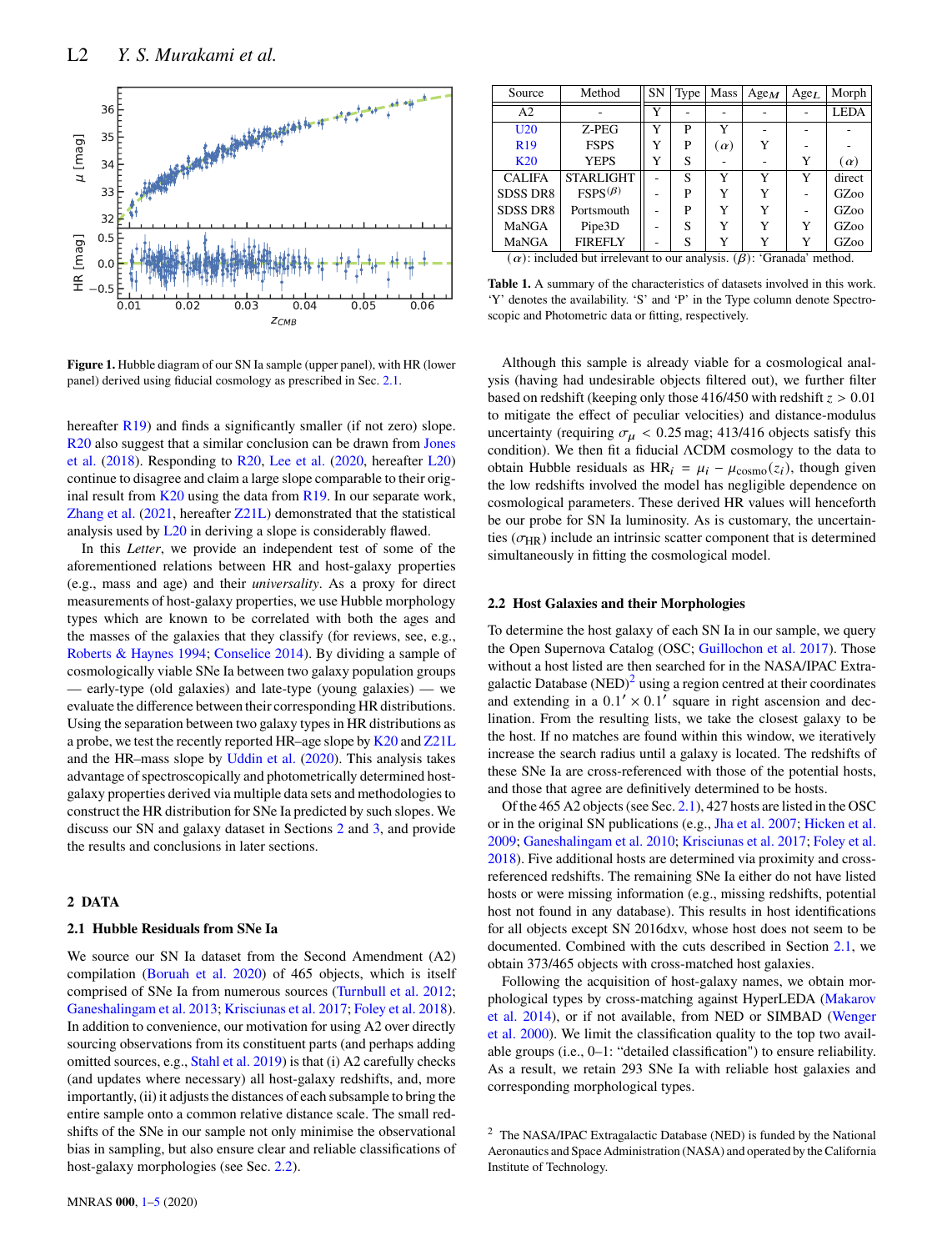

**Figure 2.** Morphology-binned distributions from CALIFA and our method to empirically determine HR distributions. Left: luminosity (flux)-weighted galaxy age for each Hubble type, normalised to equal height. Middle: age distributions binned for early and late types (solid), normalised to equal height. Contributions from original types, weighted by the number of host types in our SN Ia sample, are shown with dashed lines. Right: distributions in HR space projected from host luminosity-weighted age using relations reported by [K20.](#page-4-14) The HR-axis is offset so that the mean value of the late-type population is fixed at HR = 0 mag. Dashed lines in the right panel represent simulated Gaussian broadening due to intrinsic scatter in our SN Ia sample, which is used in our analysis in Section [4.](#page-3-1)

## **2.3 SN Ia Luminosity models**

We test three SN Ia luminosity models taken from recent studies:  $R19$ (with [Z21L\)](#page-4-19), [K20,](#page-4-14) and [U20.](#page-4-13) [R19](#page-4-16) use FSPS [\(Conroy et al.](#page-4-33) [2009\)](#page-4-33) to estimate the mass-weighted age (age $_M$ ) from SED fitting to  $ugriz$ -band photomety. The slope between HR and  $\mathrm{age}_{M,\mathrm{global}}^3$  $\mathrm{age}_{M,\mathrm{global}}^3$  was reanalysed by [Z21L](#page-4-19) and reported to be −0.036±0.007 mag Gyr−<sup>1</sup> . Similarly, but using luminosity-weighted age (age<sub>L</sub>) spectroscopically determined with YEPS [\(Chung et al.](#page-4-34) [2013\)](#page-4-34), [K20](#page-4-14) reported an HR-age $_L$  slope of  $-0.051 \pm 0.022$  mag Gyr<sup>-1</sup>. [U20](#page-4-13) studied the HR-mass relation using multiband photometric SED fitting with Z-PEG [\(Le Borgne &](#page-4-35) [Rocca-Volmerange](#page-4-35) [2002\)](#page-4-35). Slopes are reported individually for distinct passbands, and so we take the mean of the reported values in optical and near-infrared (NIR) bands  $(BgVri)^4$  $(BgVri)^4$  for the same same redshift range as ours (i.e.,  $z > 0.01$ ):  $-0.0263 \pm 0.0257$  mag dex<sup>-1</sup>.

#### **2.4 Independent Galaxy Surveys**

To empirically determine host properties for our morphologically binned sample, we use five value-added catalogues (VACs) for galaxy surveys that are completely independent from SN studies. The VACs provide the best-fit properties based on specific stellar population synthesis (SPS) models (see, e.g., [Conroy](#page-4-36) [2013,](#page-4-36) for a review). Comparison between these five catalogues therefore allows us to test the effect of changing EPS models, data types (spectrostopic or photometric), and the source of data.

Our selected VACs are derived from three surveys with different sample sizes and characteristics: the Calar Alto Legacy Integral Field Area survey (CALIFA; [Sánchez et al.](#page-4-37) [2012\)](#page-4-37), the Sloan Digital Sky Survey (SDSS; [Eisenstein et al.](#page-4-38) [2011\)](#page-4-38), and SDSS's Mapping Nearby Galaxies at APO (MaNGA; [Bundy et al.](#page-4-39) [2015\)](#page-4-39). The CALIFA survey utilises integral field unit (IFU) spectroscopy. Its most recent data release (DR3; [Sánchez et al.](#page-4-40) [2016\)](#page-4-40) and VAC (PyCasso; [de Amorim](#page-4-41) [et al.](#page-4-41) [2017\)](#page-4-41) provide galaxy properties for both spatially resolved local regions and global regions with integrated flux, analysed with the spectroscopic fitting code STARLIGHT [\(Cid Fernandes et al.](#page-4-42) [2005\)](#page-4-42). We use only the reported global properties. As a counterpart to the CALIFA VAC, we use the FIREFLY [\(Goddard et al.](#page-4-43) [2017\)](#page-4-43) and Pipe3D [\(Sánchez et al.](#page-4-44) [2018\)](#page-4-44) VACs that analyse IFU spectra from <span id="page-2-3"></span>MaNGA survey data. Similar to CALIFA, we use only the integratedflux ("global") values. We further add two SED-fitting based VACs for SDSS's *ugriz* photometry in DR8, provided by the Granada and Portsmouth groups [\(Ahn et al.](#page-4-45) [2014\)](#page-4-45). Owing to the nature of 5-band photometric SED fitting, these two VACs do not contain luminosityweighted ages. Still, the large number (∼ 0.2 million) of samples provides statistically robust determinations of property distributions.

For all three datasets, the Hubble morphological types (or corresponding T-type values) are obtained externally and cross-matched. For CALIFA galaxies, we match against morphological classifications from [González Delgado et al.](#page-4-46) [\(2015\)](#page-4-46), who report direct and visual determinations. This results in our base dataset of 256 galaxies. Given the number of SDSS and MaNGA galaxies, direct visual classifications provided by professional astronomers are not available. Alternatively, Galaxy Zoo (GZoo) provides a successful classification of galaxies based on public votes. We use the linear model reported by [Willett et al.](#page-4-47) [\(2013\)](#page-4-47) for T-type estimation, based on the cross-matched GZoo dataset in both DR8 and MaNGA. Since the final binning discussed in Section [3](#page-2-0) only distinguishes early and late types, the issue with the linear T-type model in GZoo having relatively large uncertainty should not significantly affect our results.

## <span id="page-2-0"></span>**3 EMPIRICAL PREDICTION OF HR DISTRIBUTION**

The morphology information in our A2 subsample and the independent galaxy-survey VACs allow us to simulate the distribution of host properties for our sample — such as mass or age — without directly observing them. Using those host-property distributions, we can predict the SN Ia luminosity (HR) distributions in different hostmorphology bins via SN Ia luminosity models, such as the mass or age slopes in  $U(20, R19 + Z21L)$  $U(20, R19 + Z21L)$  $U(20, R19 + Z21L)$ , and  $K(20, R1)$  The resulting distributions are empirically predicted populations, reflecting even non-Gaussian features that are intrinsic to galaxies in the low-z universe. Comparing such predictions with directly observed HR distributions therefore allows us to test the universality of proposed SN Ia luminosity models.

The process of generating predicted distributions is shown in Figure [2.](#page-2-3) In each galaxy VAC, we use the cross-matched T-type or Hubble type as the bases of our empirically determined distributions in stellar masses,  $age_L$ , and  $age_M$  (see, e.g., the left panel of Fig. [2,](#page-2-3)

<span id="page-2-1"></span><sup>&</sup>lt;sup>3</sup> In this study, our method only allows us to use the "global" slope.

<span id="page-2-2"></span> $4$  As A2 is standardised differently than the method used by [U20,](#page-4-13) averaging across their (nearly consistent) optical and NIR results avoids bias.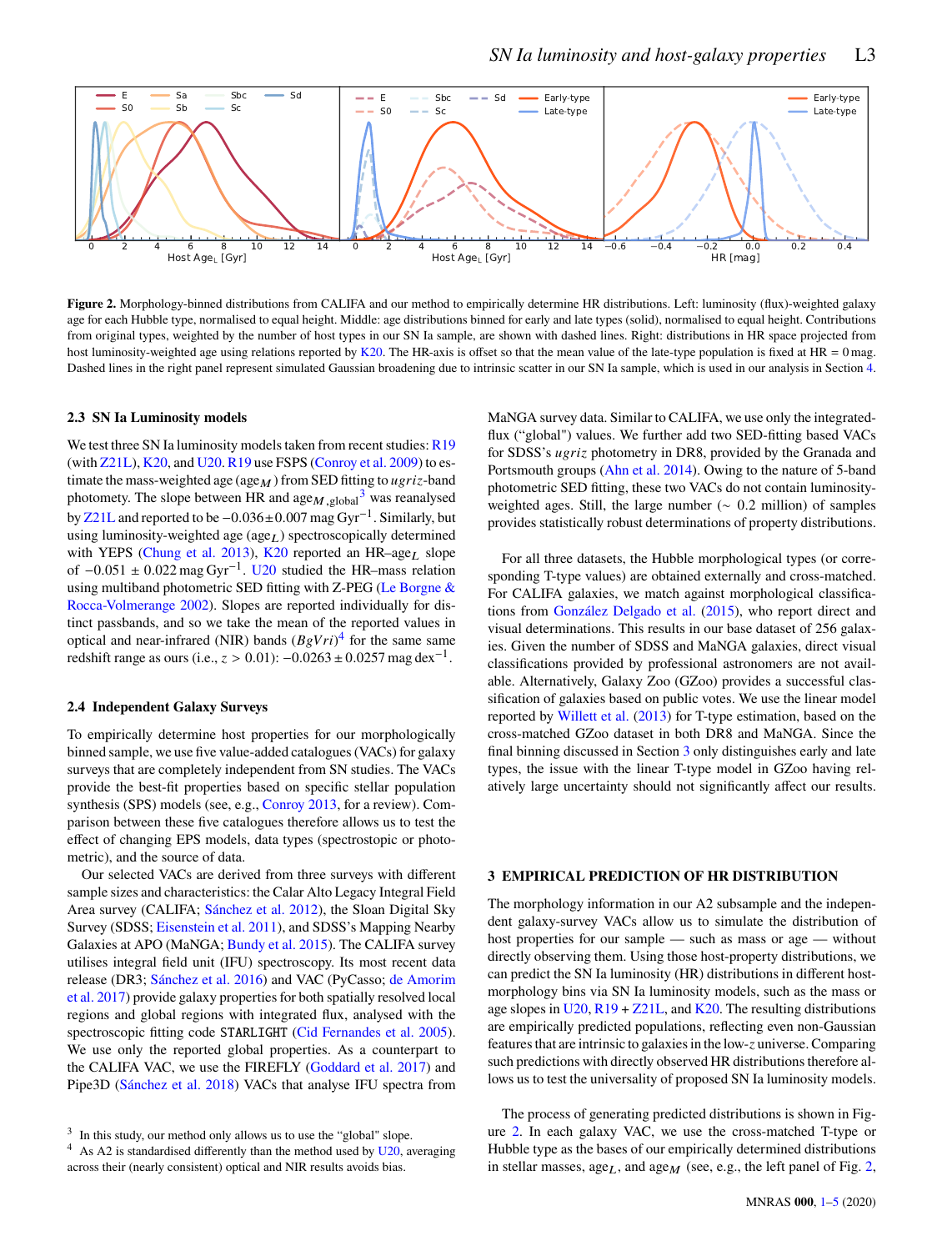

**Figure 3.** Left: SN Ia distributions for early-type and late-type host morphologies (step histograms) and prediction of early-type population with [U20'](#page-4-13)s HR–mass relation. Colours distinguish predictions from different data sets, and error bars show the location and the propagated uncertainty of late-type mean values. HR offsets are applied so that the mean value for all late-type populations is zero. SN Ia data are sampled with the size of the uncertainty, and the mean value from early-type hosts is shown with solid black. The agreement of all early-type means with this line confirms consistency and universality across data sets and EPS models. Middle: same as left, but with the HR–age  $_M$  relation reported by [Z21L.](#page-4-19) Right: same as left, but with the HR–age  $_L$  relation reported by [K20.](#page-4-14)

where we use kernel density estimation to represent the distribution).

We then add weight to the distribution for each Hubble type by the number of matching SNe in our sample, as shown in the middle panel in Figure [2.](#page-2-3) Since CALIFA does not include S0a, Sab, and Scd types, we regard them as the nearest types (in CALIFA labels). For instance, an Scd type in A2 is counted toward CALIFA's Sc type. S0a and Sab types are excluded in the final binning described below. The data are then binned into early-type (E and S0) and late-type (Sbc, Sc, and Sd) populations. The intermediate types (S0a, Sa, Sab, and Sb) are excluded to maximise the separation size.

Finally, the host-property distributions are projected to HR-space using the proposed/implied slopes in various studies. For example, in the right panel of Figure [2,](#page-2-3) we use the  $HR\text{-age}_L$  relation from [K20,](#page-4-14)  $\Delta HR$ [mag]  $\approx -0.051 \cdot \Delta Age$ [Gyr]. To incorporate the intrinsic scatter in this prediction, we simulate Gaussian broadening of the distribution based on the size of the intrinsic scatter obtained during the cosmology fitting shown in Figure [1.](#page-1-1) The resulting curves are predicted HR-value distributions for SNe Ia from early-type and latetype host galaxies, assuming the galaxy properties for each Hubble type in the utilised galaxy dataset are reliable.

## <span id="page-3-1"></span>**4 RESULTS**

The SN samples exhibit an HR separation — the absolute difference between the samples' means — of 0.068 mag between early- and latetype distributions. These samples are calculated from 117 early- and 75 late-type sources, and sampled 10,000 times with uncertainties to build up the plotted distributions. This separation has a small Welsch t-test<sup>[5](#page-3-2)</sup> p-value (0.005), and is therefore statistically significant.

Given this significant separation, we compare the empirically predicted distributions against our SN Ia data. These predicted populations are generated from independent galaxy surveys and projected onto the HR axis using specific SN Ia luminosity models as described in Section [3.](#page-2-0) Similarly to the evaluation of separation significance described above, we use the mean values of early- and late-type bins for each predicted distribution to evaluate the agreement with our A2 dataset. The results are shown in Figure [3,](#page-3-3) which omits predicted <span id="page-3-3"></span>late-type distributions, since their mean values are fixed at zero similarly to the SN Ia late-type sample. In this test, scatter in the predicted mean value in the early-type bin indicates the disagreement in galaxy properties between VACs, and the overall offset of predicted popuations from the A2 early-type mean indicates the underestimated or overestimated slopes in each SN Ia luminosity model.

Figure [3](#page-3-3) (left panel) shows the results with [U20'](#page-4-13)s HR–mass slope. Most galaxy datasets are well in agreement, except the slight offset in "Granada" (FSPS) VACs. However, the agreed predictions are low by a factor of ∼ 3, indicating an underestimated slope.

Contrary to the test of HR–mass slope described above, the HR– age  $M$  slope test (middle panel in Fig. [3\)](#page-3-3), based on [R19](#page-4-16) and [Z21L,](#page-4-19) shows moderate agreement between the predicted early-type populations and our SN Ia sample. While the CALIFA VAC's curve will also be brought into agreement if the slope is reduced by 15%, the scatter among different galaxy datasets is more prominent than the mass estimations. In particular, the aforementioned Granada VAC's curve shows a significantly peculiar prediction, indicating a possible issue in the age  $\mu$  estimations. This issue is discussed in Section [5.](#page-3-0)

The result derived with the HR–age<sub>L</sub> relation by  $K20$  is shown in Figure [3](#page-3-3) (right panel). The luminosity-weighted age is not provided<sup>[6](#page-3-4)</sup> by both Granada and Portsmouth VACs; consequently, only three galaxy samples are used for the analysis. While the Firefly VAC's curve is at  $1\sigma$  to the SN sample's early-type mean, these three datasets indicate a possible overestimation of the slope by  $K20$ . Similarly to  $age_M$ , the predictions with different VACs are inconsistent.

## <span id="page-3-0"></span>**5 DISCUSSION: AN ISSUE IN THE CURRENT DEBATE**

Using ∼ 200 low-redshift SNe Ia, we have demonstrated that a small, yet nonzero separation in HR values exists between early-type and late-type bins of host-galaxy morphological types. Our analysis also shows that, based on empirically determined distributions of galaxy properties, the nonzero slopes between SN Ia luminosity and hostenvironment properties (e.g., HR–age, HR–mass) indeed predict such separations. Comparing those predicted separations to our SN data suggests that (i) [U20'](#page-4-13)s optical-band HR–mass slopes are underestimated, (ii)  $Z21L$ 's and therefore  $R19$ 's slope is of the correct size, and (iii)  $K20$ 's slope is overestimated.

<span id="page-3-4"></span><sup>6</sup> Owing to the known inaccuracy.

<span id="page-3-2"></span> $5$  The Welsch  $t$ -statistic is calculated on each pair of the bootstrapped sample of the original 117 early-type and 75 late-type HR values keeping the sample size to the original data. The number of bootstrap samples is 50,000.